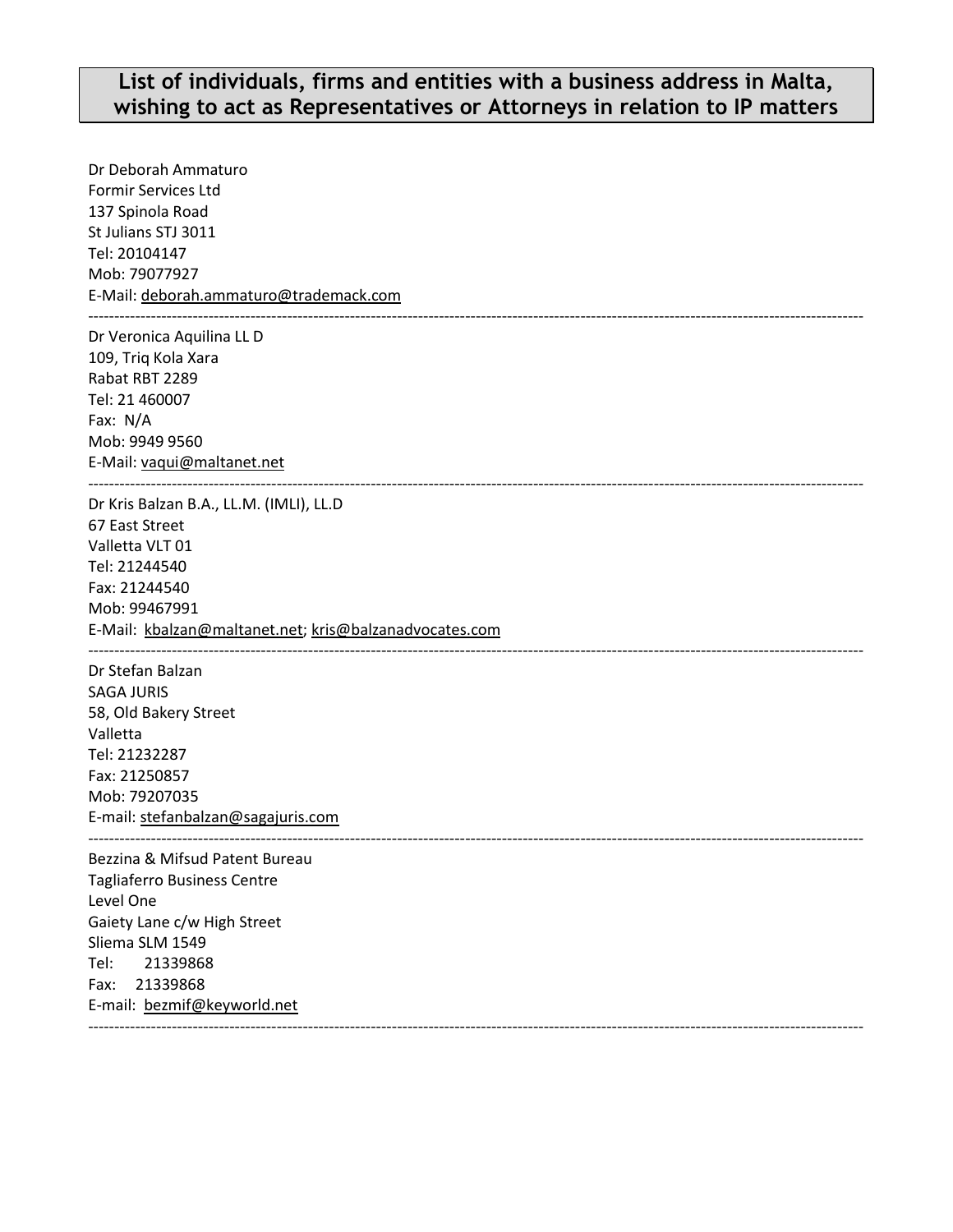Bryers International Law Limited Dragonara Business Centre 5<sup>th</sup> Floor, Dragonara Road St Julian's STJ 3141 Tel: 22605096 E-mail: [info@bryerlaw.eu](mailto:info@bryerlaw.eu) Website: [www.bryerlaw.eu](http://www.bryerlaw.eu/) ----------------------------------------------------------------------------------------------------------------------------------------------------

Busuttil & Busuttil Advocates 47 George Borg Olivier Street St Julian's STJ 1081 Tel: 21371640 Fax: 21377297 E-Mail: [graham@propertylinemalta.com](mailto:graham@propertylinemalta.com) ----------------------------------------------------------------------------------------------------------------------------------------------------

BCGL Advocates 56 Melita Street Valletta VLT 1122 Tel: 21238004/21236211

Fax: 21248319/21245349 E-Mail: [info@bcgladvocates.com](mailto:info@bcgladvocates.com) ---------------------------------------------------------------------------------------------------------------------------------------------------- Camilleri Delia Randon & Associates 25/16 Vincenti Bldgs Strait Street Valletta, VLT 1432 Tel: 21234128 Fax: 21240021

Email: [camco@camco.com.mt](mailto:camco@camco.com.mt) ----------------------------------------------------------------------------------------------------------------------------------------------------

Camilleri Preziosi Advocates Level 3 Valletta Buildings South Street Valletta VLT 1103 Tel: 21238989 Fax: 21223048 E-Mail: [info@camilleripreziosi.com](mailto:info@camilleripreziosi.com)

Dr J.P. Chetcuti B.A.; LL.M; LL.D; ACIArb 120 St Ursula Street Valletta Tel: 2205 6200 Fax: 2205 6210 Email: info@ccmalta.com ----------------------------------------------------------------------------------------------------------------------------------------------------

----------------------------------------------------------------------------------------------------------------------------------------------------

Dr. Maria Chetcuti Cauchi B.A.;LL.M;LL.D 120 St Ursula Street Valletta Tel: 2205 6200 Fax: 2205 6210 Email: info@ccmalta.com ----------------------------------------------------------------------------------------------------------------------------------------------------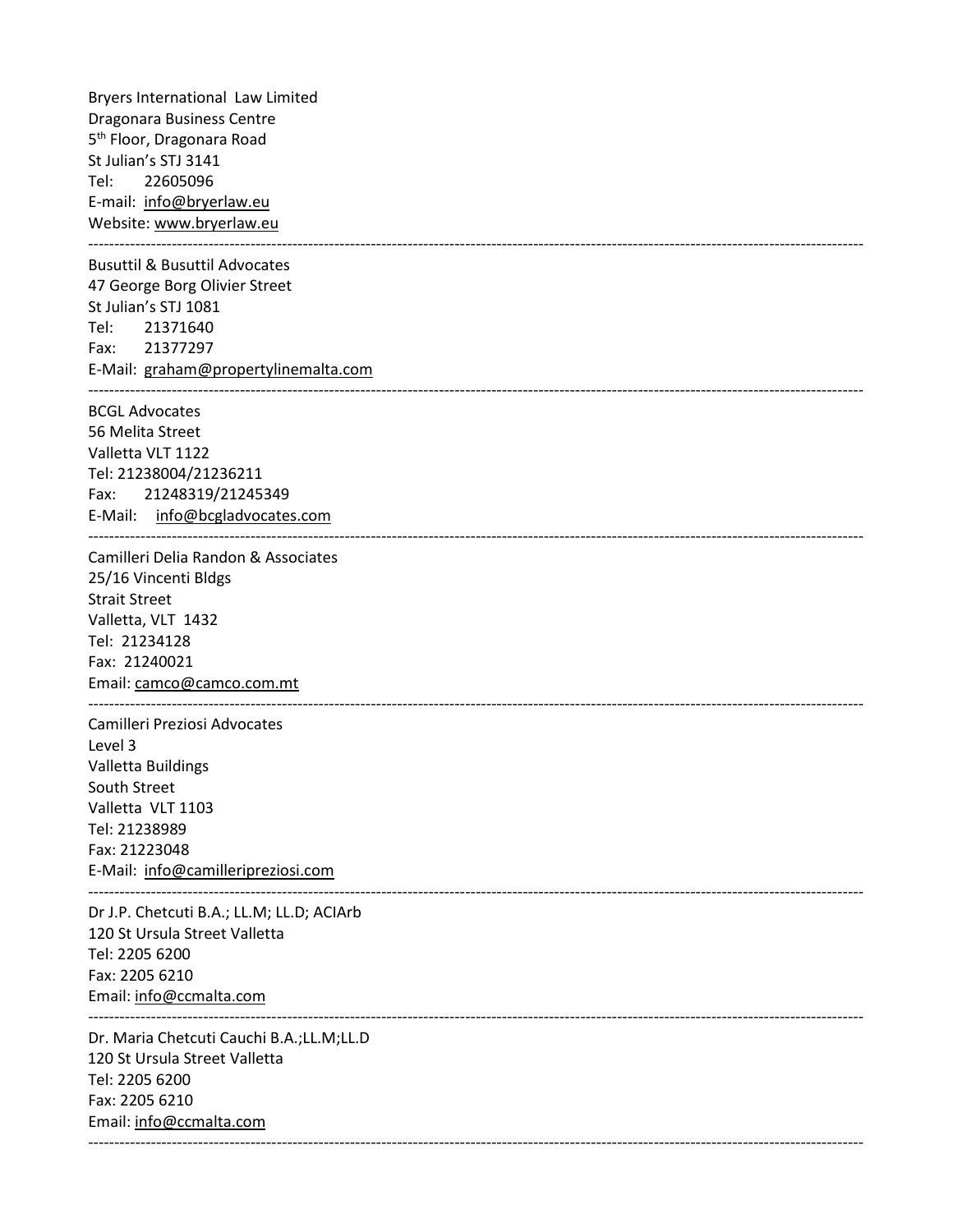CSB Advocates Tower Business Centre The Penthouse Triq it-Torri Swatar BKR 4013 Dr Andrew J. Zammit Managing Partner E-Mail[: info@csb-advocates.com](mailto:info@csb-advocates.com) ----------------------------------------------------------------------------------------------------------------------------------------------------

CSB International Limited Vincenti Buildings 28/19 Strait Street Valletta VLT 1432 Tel: +35625572300 E-Mail[: info@csbgroup.com](mailto:info@csbgroup.com) ----------------------------------------------------------------------------------------------------------------------------------------------------

Deloitte Services Limited Deloitte Place Mriehel Bypass Mriehel BKR 3000 Dr Luke Rizzo Tel: +35623432861 Fax: +35621318196 E-Mail: [lrizzo@deloitte.com.mt](mailto:lrizzo@deloitte.com.mt) Website: [www.deloitte.com/mt](http://www.deloitte.com/mt) ----------------------------------------------------------------------------------------------------------------------------------------------------

Dr Edward Dalmas LL.D., LL.M. (Cantab.) Mediterra Group 1 Floor 2, Falzun Str. c/w Naxxar Rd. Birkirkara BKR 1441 Malta Tel: +356 27329077 E-Mail[: edward@mediterragroup.com](mailto:edward@mediterragroup.com) ----------------------------------------------------------------------------------------------------------------------------------------------------

Ellul Mifsud & Debono Advocates EMD Advocates Vaults 13-15 Valletta Waterfront Floriana FRN 1914 Tel: 2203 0000 Fax: 21237277 E-Mail: ip@emd.com.mt Website: [www.emd.com.mt](http://www.emd.com.mt/)

Dr Clara Borg (same address as above) ----------------------------------------------------------------------------------------------------------------------------------------------------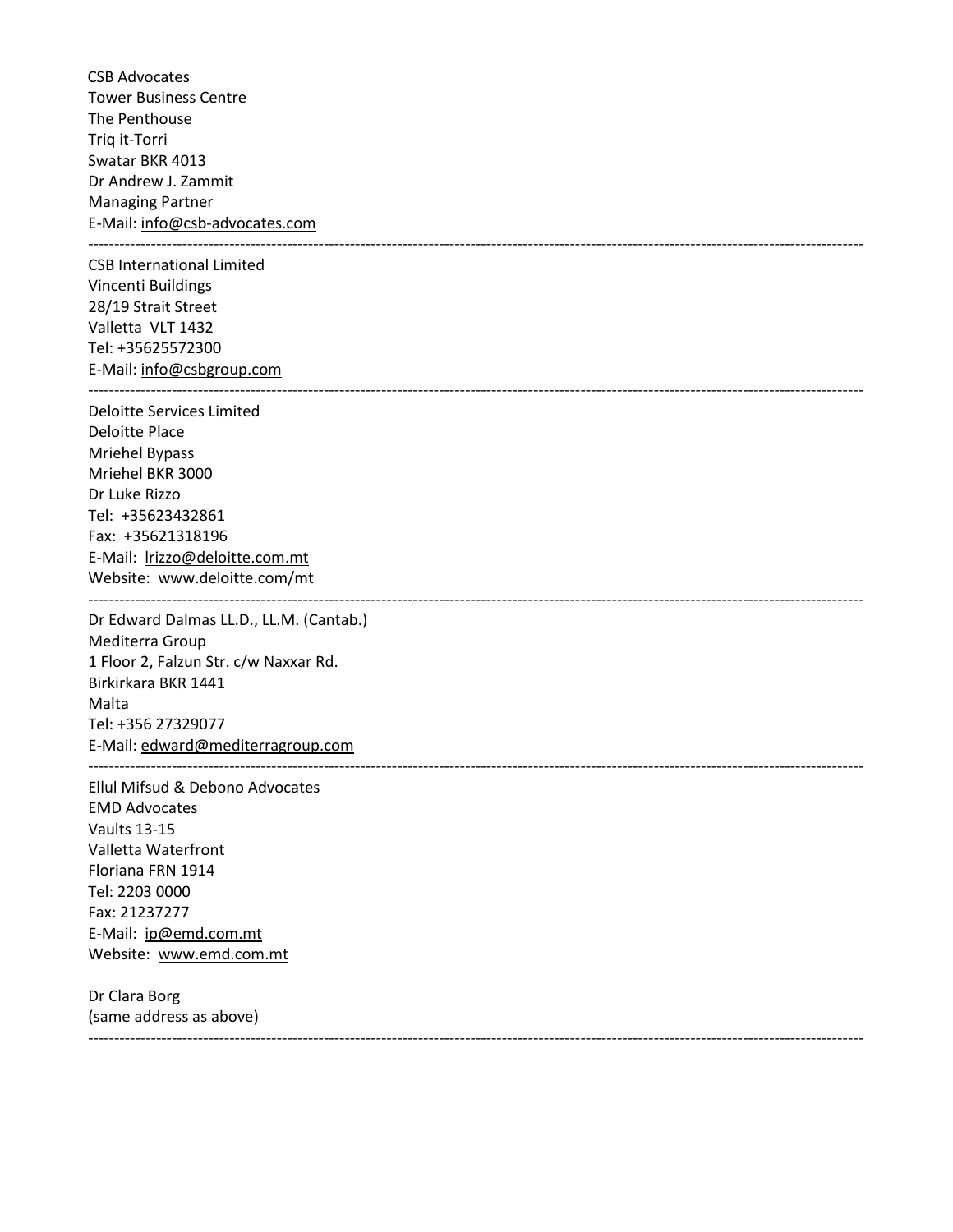Emmanuel Mallia & Associates 61 First Floor Msida Court Msida Seafront Msida MSD 9043 Tel: 21222912/21221001 Fax: N/A E-Mail: info@emaadvocates.com ---------------------------------------------------------------------------------------------------------------------------------------------------- Fenech Farrugia Fiott & Legal Head Office: Tower Business Centre Level 1, Suite 5, Tower Street Swatar BKR 4013 Tel: (+356) 2549 6400 Fax:(+356) 2549 6444 Email: [info@fff-legal.com](mailto:info@fff-legal.com) Valletta Office: 22/16 Strait Street Valletta VLT 1423 Tel: +356 2549 6400 Fax: +356 2549 6444 ---------------------------------------------------------------------------------------------------------------------------------------------------- Farrugia Gatt & Falzon Advocates 1st Floor, Regency House Republic Street Valletta VLT 1114 Tel: +356 21245706 - + 356 21237329 E-Mail[: pmvalletta@fgflegal.com](mailto:pmvalletta@fgflegal.com) ---------------------------------------------------------------------------------------------------------------------------------------------------- Fenech & Fenech Advocates 198 Old Bakery Street Valletta VLT 1455 Tel: 21241232 Fax: 25990644 E-Mail: f.f@fenechlaw.com ---------------------------------------------------------------------------------------------------------------------------------------------------- Contact person: Dr Pio M Valletta Fenlex Corporate Services Limited 85 St John Street Valletta VLT 09 Tel: 21241817 (ext. 618) Fax: 25990643 E-Mail: csu@fenlex.com ----------------------------------------------------------------------------------------------------------------------------------------------------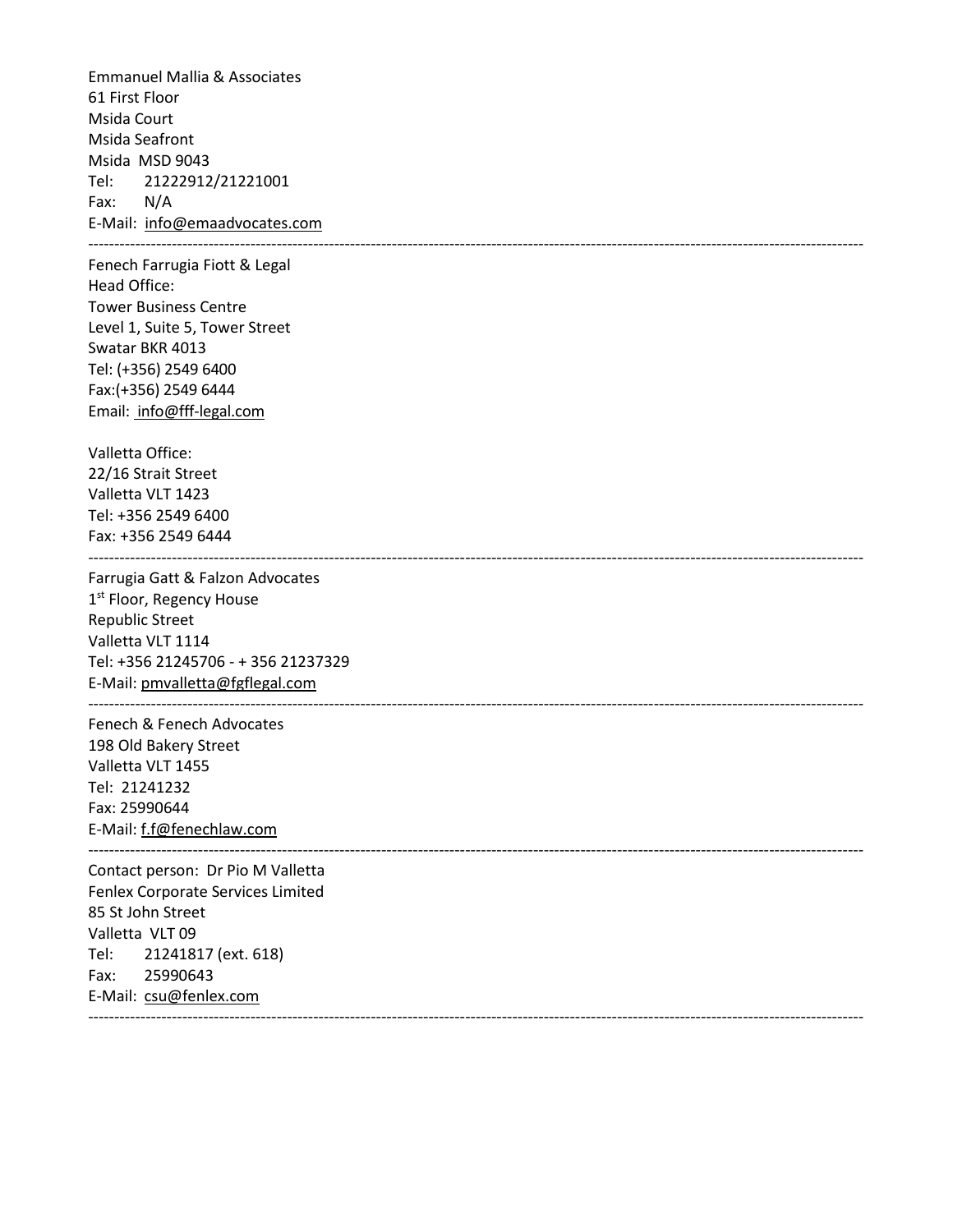R Frendo Randon & Associates Level 1 Britannia House 9 Old Bakery Street Valletta VLT1450 Dr Philip Manduca Tel: + 356 21 244662 Fax: +356 21 224379 E-Mail[: randon@onvol.net](mailto:randon@onvol.net)

Ganado Advocates 171, Old Bakery Street Valletta VLT 1455 Tel: +356 2123 5406 Fax: +356 2122 5908 E-Mail[: lawfirm@ganadoadvocates.com](mailto:lawfirm@ganadoadvocates.com) Website: [www.ganadoadvocates.com](http://www.ganadoadvocates.com/)

Contact Persons: Dr Paul Micallef Grimaud –Senior Associate Dr Philip Mifsud – Advocate

Gauci-Maistre Xynou 147/8, St Lucia Street Valletta VLT 1185 Tel: (+356) 21-247-785

Dr Jean-Pie Gauci-Maistre – E-mail: [jpgm@gmxlaw.com](mailto:jpgm@gmxlaw.com) Despoina Xynou – E-mail[: despoina.xynou@gmxlaw.com](mailto:despoina.xynou@gmxlaw.com) Dr Stephanie Ellul Sullivan – E-mail[: sesullivan@gmxlaw.com](mailto:sesullivan@gmxlaw.com) Christos Efthymiopoulos – E-mail: [christos.efthymiopoulos@gmxlaw.com](mailto:christos.efthymiopoulos@gmxlaw.com) Dr Christine Sammut – E-mail: [christine.sammut@gmxlaw.com](mailto:christine.sammut@gmxlaw.com) Dr Roberta Farrugia Galea – E-mail[: roberta.farrugiagalea@gmxlaw.com](mailto:roberta.farrugiagalea@gmxlaw.com) ----------------------------------------------------------------------------------------------------------------------------------------------------

----------------------------------------------------------------------------------------------------------------------------------------------------

----------------------------------------------------------------------------------------------------------------------------------------------------

----------------------------------------------------------------------------------------------------------------------------------------------------

Geissler & Associates Dr. Peter Geissler The Duke, Office 1 Republic Street Victoria, VCT 1017 Gozo Tel: +356 27781074 E-mail: [geissler@geissler-associates.com](mailto:geissler@geissler-associates.com)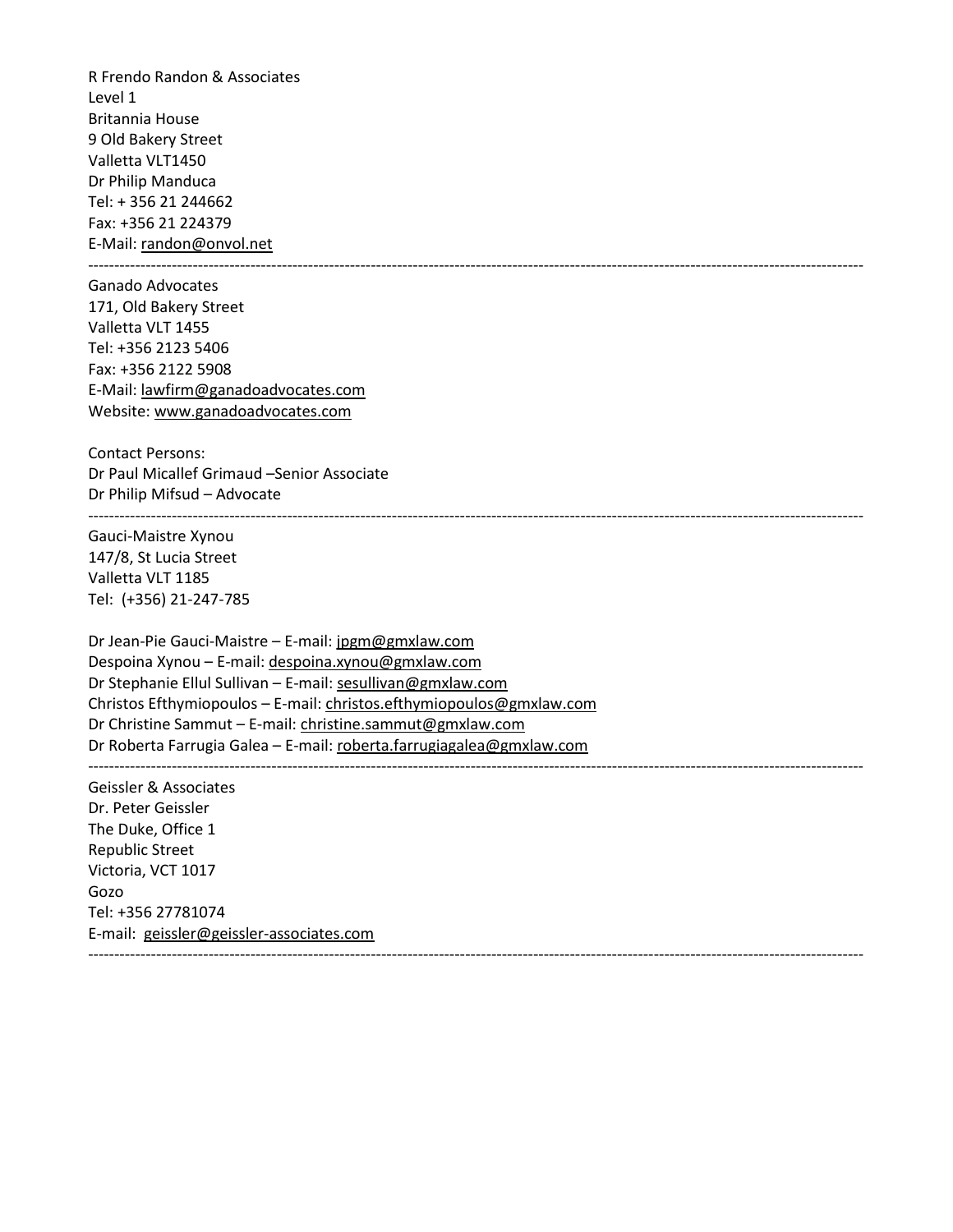GM & Associates – Advocates 147/8, St Lucia Street, Valletta VLT 1185 Tel: (+356) 21-234-341 Mob: (+356) 99448899 Fax Direct: (+356) 21-244-821 Fax General: (+356) 21-220-101

Dr Richard Bernard E-Mail: [rpb@gmassociates.com.mt](mailto:rpb@gmassociates.com.mt)

Dr Doran Magri Demajo E-Mail[: dmd@gmassociates.com.mt](mailto:dmd@gmassociates.com.mt)

Dr Jean-Pie Gauci-Maistre E-Mail: jpgm@gmassociates.com.mt

----------------------------------------------------------------------------------------------------------------------------------------------------

Gonzi and Associates Advocates 115B, Old Mint Street Valletta

Dr David Gonzi: Tel: 20157000 Mob: 79707474 E-Mail[: dgonzi@gonzi.com.mt](mailto:dgonzi@gonzi.com.mt)

Dr Stephanie Ellul Sullivan: Tel: 20157000 Mob: 79016099 E-Mail[: info@gonzi.com.mt](mailto:info@gonzi.com.mt)

Dr Christopher Dalli Tel: 20157000 Mob: 79016099 E-Mail[: cdalli@gonzi.com.mt](mailto:cdalli@gonzi.com.mt)

GTG Advocates (Dr Terence Cassar) 66 Old Bakery Street Valletta VLT 1454 Tel: 21242713 Fax: 21242714 E-Mail: [tcassar@gtgadvocates.com](mailto:tcassar@gtgadvocates.com) ----------------------------------------------------------------------------------------------------------------------------------------------------

----------------------------------------------------------------------------------------------------------------------------------------------------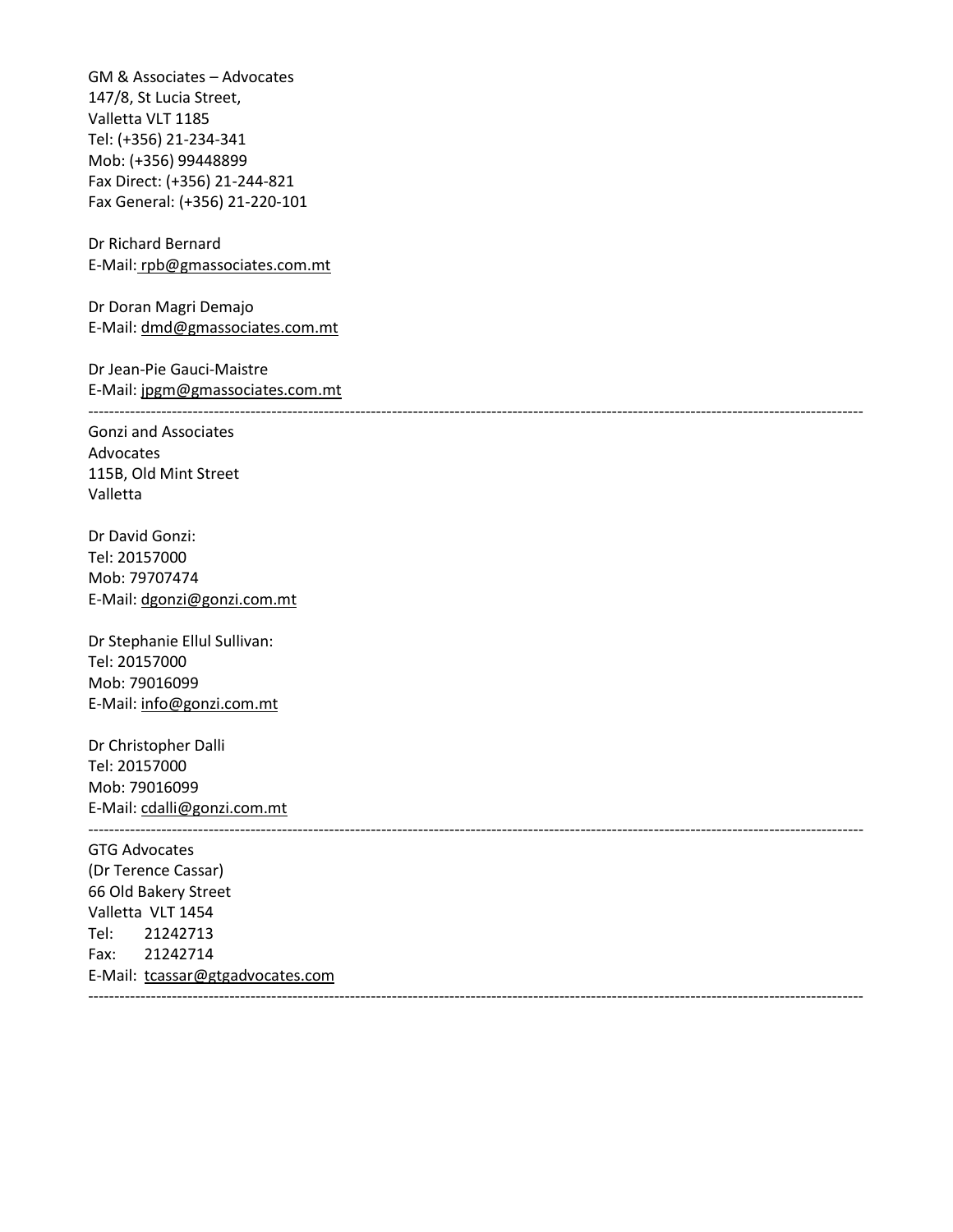Guido De Marco & Associates (Advocates) 9 Britannia House Level 2 Old Bakery Street Valletta VLT 09 Tel: 21238725/21255265/21255268 Fax: 21220842 E-Mail: [demarco@vol.net.mt](mailto:demarco@vol.net.mt) ---------------------------------------------------------------------------------------------------------------------------------------------------- GVTH Advocates Dr Michael Grech 192 Old Bakery Street Valletta VLT 1455 Tel: 21228888 Fax: 21228808 E-Mail[: michael.grech@gvthlaw.com](mailto:michael.grech@gvthlaw.com) ---------------------------------------------------------------------------------------------------------------------------------------------------- Dr. Ing. Michael Gude The Penthouse JPR Buildings Triq taz-Zwejt San Gwann SGN 3000 MALTA Tel: +356 27781023 E-Mail: [mail@eu-ip-attorneys.com](mailto:mail@eu-ip-attorneys.com) ---------------------------------------------------------------------------------------------------------------------------------------------------- Dr Sarah Galea IURIS Malta Advocates 36 Archbishop Street Valletta VLT 1447 Tel: 21224327 Mob: 79460072 Fax: 21247170 E-Mail[: sgalea@iurismalta.com](mailto:sgalea@iurismalta.com) ---------------------------------------------------------------------------------------------------------------------------------------------------- MAMO TCV Advocates Palazzo Pietro Stiges 103 Strait Street Valletta VLT 1436 Tel: +356 21232271 / 21231345 Fax: +356 21244291 / 21231298 E-Mail[: info@mamotcv.com](mailto:info@mamotcv.com) Dr David Tonna – Partner & CEO

E-Mail[: david.tonna@mamotcv.com](mailto:david.tonna@mamotcv.com) Dr Antoine Camilleri – Partner

E-Mail[: antoine.camilleri@mamotcv.com](mailto:antoine.camilleri@mamotcv.com)

Dr Claude Micallef-Grimaud – Senior Associate E-Mail[: claude.micallef-grimaud@mamotcv.com](mailto:claude.micallef-grimaud@mamotcv.com)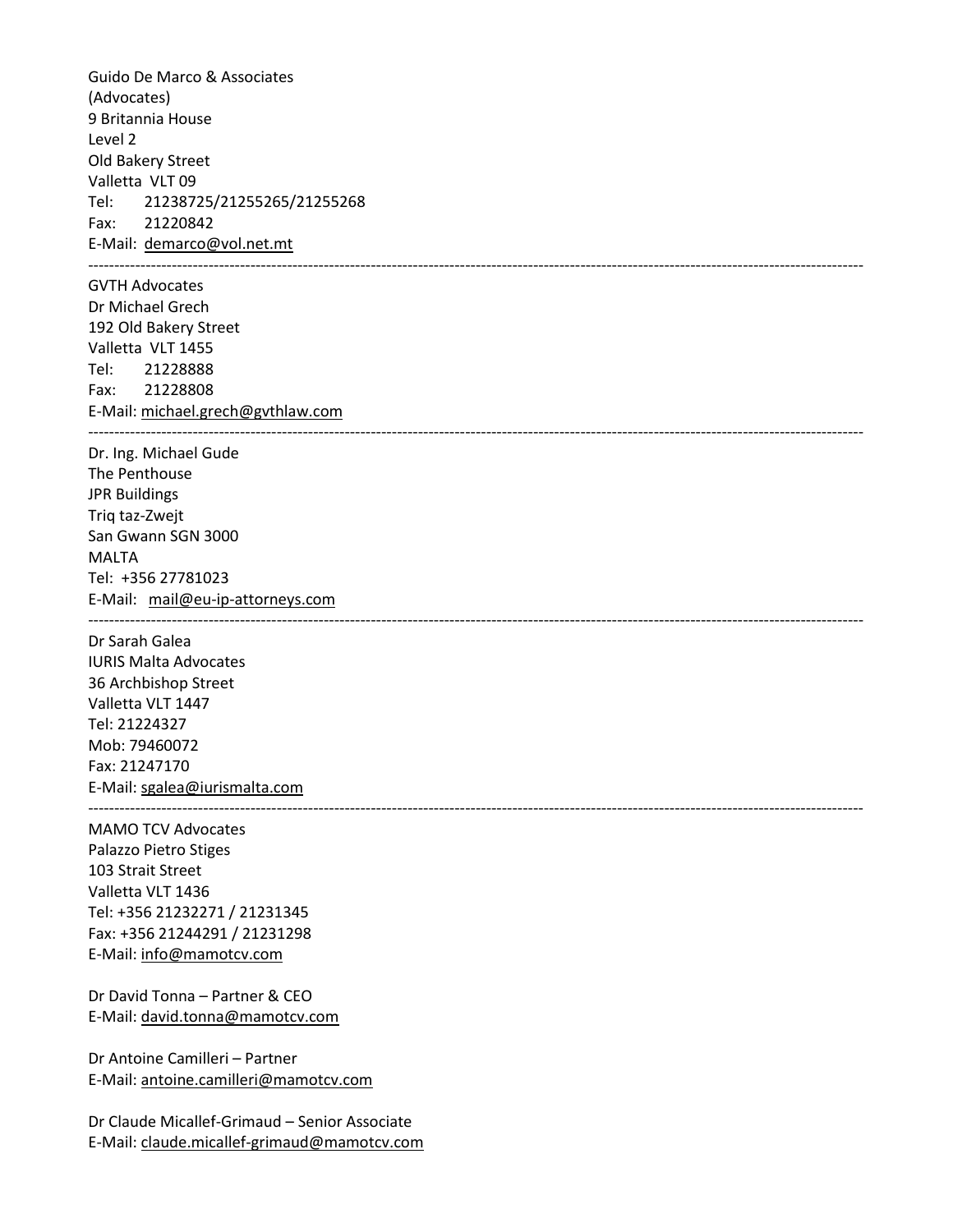----------------------------------------------------------------------------------------------------------------------------------------------------

Manduca Randon & Co. Ltd. Level 1 Britannia House 9 Old Bakery Street Valletta VLT 1450

Dr Philip Manduca Tel: + 356 21 244662/21 241180 Fax: +356 21 224379 E-Mail[: randon@onvol.net](mailto:randon@onvol.net) ----------------------------------------------------------------------------------------------------------------------------------------------------

Margaret Briffa Briffa Legal (Europe) Grand Central 157 Archbishop Street Valletta 1440 Tel 7709 2464 [margaret@briffa.com](mailto:margaret@briffa.com) [www.briffa.com](http://www.briffa.com/) ----------------------------------------------------------------------------------------------------------------------------------------------------

Dr Nicholas Micallef LL.B., LL.D Simon Tortell & Associates 188, Old Bakery Street Valletta VLT 1455 Tel: 21228862; Mob: 79415113 Fax: 21223567 E-mail: [nicholas@simontortell.com](mailto:nicholas@simontortell.com)

Dr. Adrian Muscat Azzopardi Partner Muscat Azzopardi & Associates, Advocates 35, Zachary Street Valletta VLT1132 Malta

----------------------------------------------------------------------------------------------------------------------------------------------------

Other Office:- 40, Villa Fairholme Sir Augustus Bartolo Street Ta' Xbiex XBX1095 Malta Tel: +356 21336196 Mob: +356 79467023 Fax: +356 21336027 E-Mail[: adrianma@ma-advocates.com](mailto:adrianma@ma-advocates.com) Web: [www.ma-advocates.com](http://www.ma-advocates.com/) ----------------------------------------------------------------------------------------------------------------------------------------------------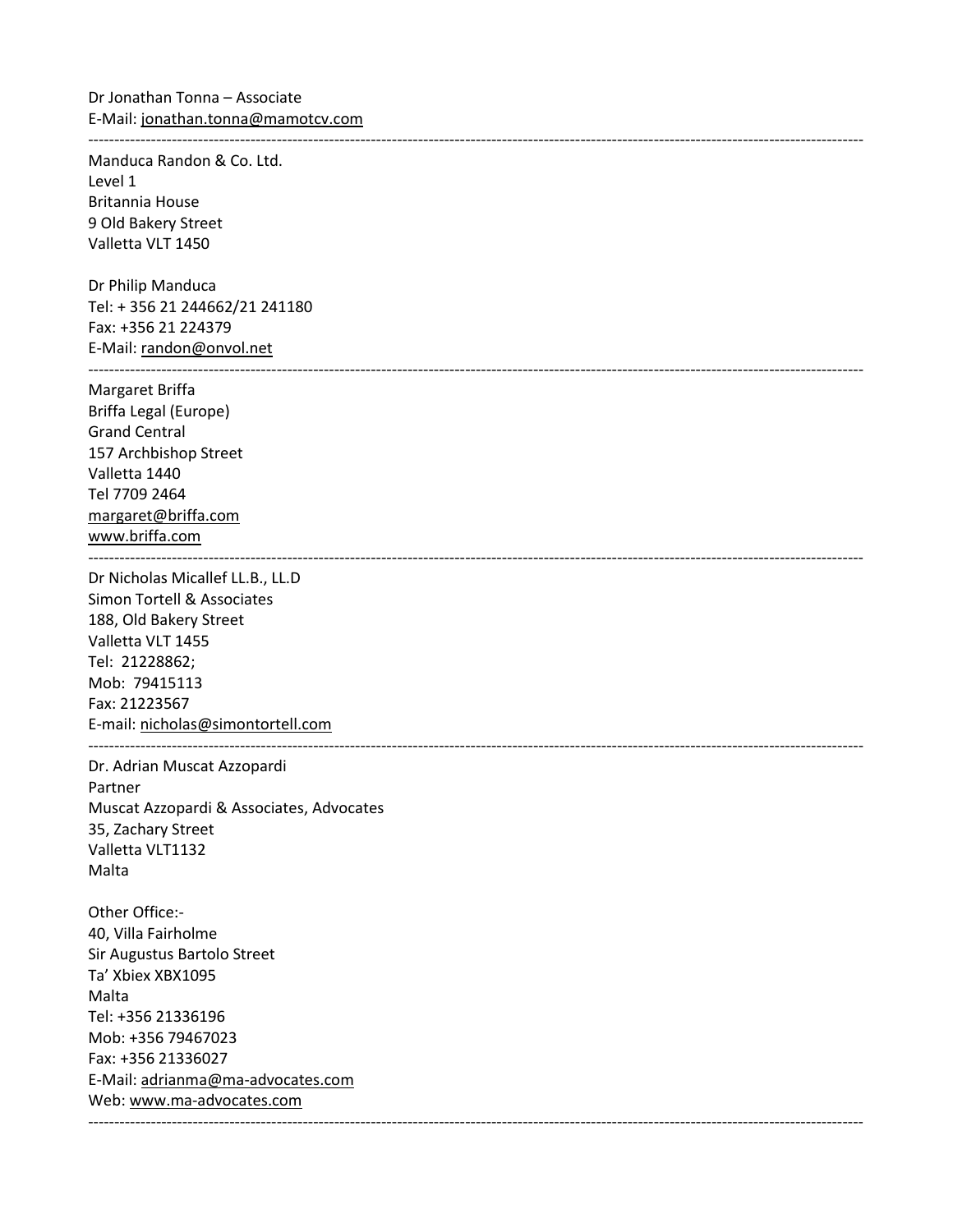Geraldine Noel 260, Triq San Albert Gzira, GZR 1150 Tel: 27781700 Mob: 99695770 Skype: acumum E-Mail[: gnoel@acumum.com](mailto:gnoel@acumum.com) ---------------------------------------------------------------------------------------------------------------------------------------------------- Dr. Walter Petronella Conlegia Limited 137 Spinola Road, St. Julian's, STJ 3011 Malta Email[: walter.petronella@conlegia.com](mailto:walter.petronella@conlegia.com) ---------------------------------------------------------------------------------------------------------------------------------------------------- PRT Patent Registrations Services & Trade Ltd Mr Otto Zierer Tower Gate Place Tal-Qroqq Street Msida MSD 04 Tel: 21313060 Fax: 21313064 E-Mail: [patmalta@gmx.net](mailto:patmalta@gmx.net) ---------------------------------------------------------------------------------------------------------------------------------------------------- Dr Jeanine Rizzo "Sibbi", St Anne Street Mgarr MGR2113 Tel: 99433752 E-Mail[: jeaninerizzo@outlook.com](mailto:jeaninerizzo@outlook.com) ---------------------------------------------------------------------------------------------------------------------------------------------------- Salomone Sansone 84 Melita Street Valletta VLT 1120 Tel: +356 21237685/ +356 21227781/+356 21234588 Fax: +356 21 237684 E-Mail[: info@salomonesansone.com](mailto:info@salomonesansone.com) Website: [www.salomonesansone.com](http://www.salomonesansone.com/) ---------------------------------------------------------------------------------------------------------------------------------------------------- Dr Tanya Sciberras Camilleri, LLD. Dr Mark Bencini B.A., M.A. (Fin. Serv), LL D Valletta Legal 20/1 Republic Street Valletta VLT 1111 Tel: 21228340; 99495492 Fax: 21228360 E-Mail[: tanya@vallettalegal.com;](mailto:tanya@vallettalegal.com) [mark@vallettalegal.com](mailto:mark@vallettalegal.com) ----------------------------------------------------------------------------------------------------------------------------------------------------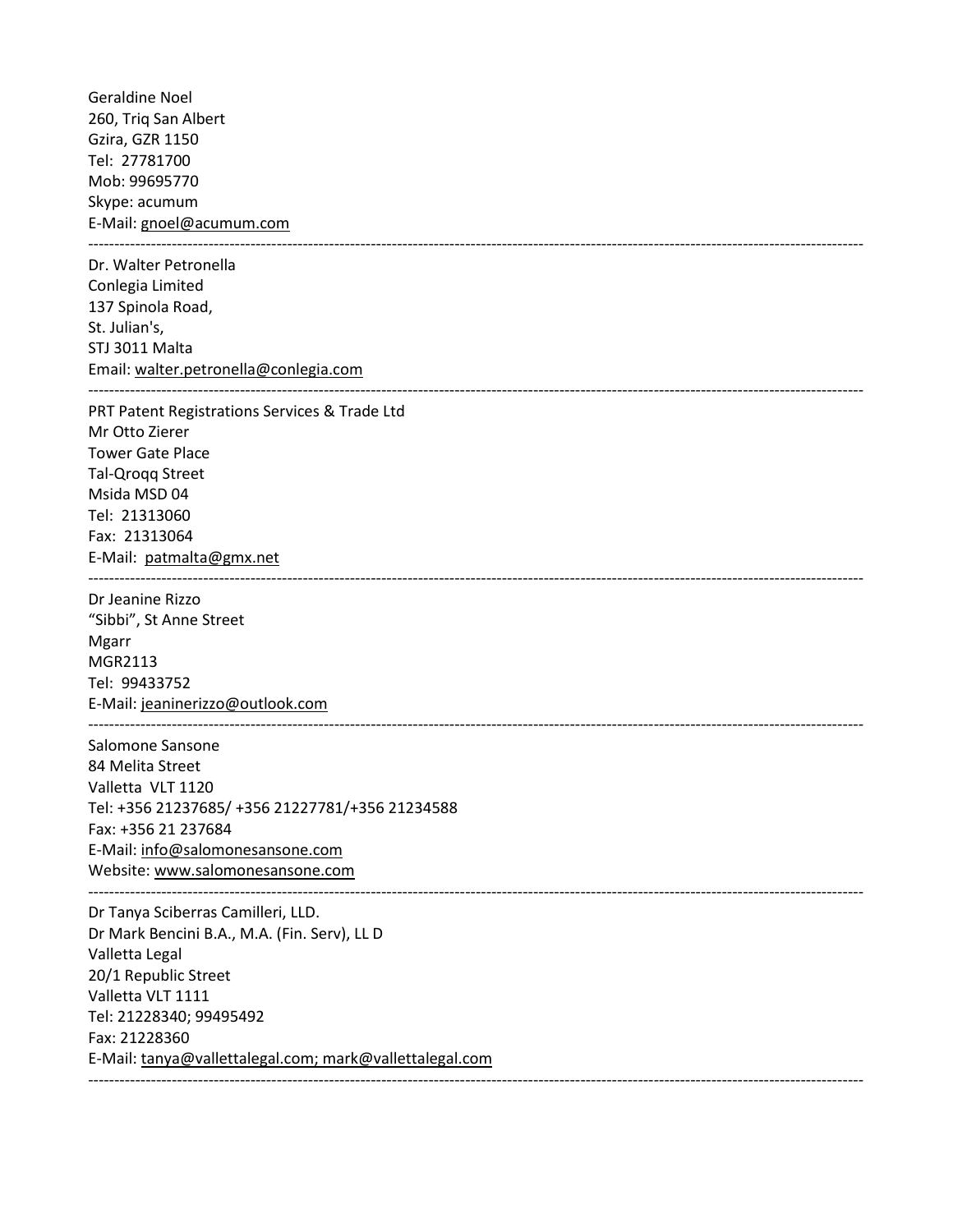Dr Michael Tanti Dougall LL D Tanti-Dougall & Associates, Advocates 91A/1 Archbishop Street Valletta VLT 1446 Tel: 21 227900 E-Mail: [mtd@tdlegal.com;](mailto:mtd@tdlegal.com) [rtd@tdlegal.com](mailto:rtd@tdlegal.com) ---------------------------------------------------------------------------------------------------------------------------------------------------- Dr. Rebekah Tanti-Dougall LL.B., LL.M. (IMLI), LL.D. Associate TANTI-DOUGALL & ASSOCIATES Advocates 91A/1, Archbishop Street, Valletta MALTA *Tel: 00356 21 227900* Fax: 00356 21231710 Mob: 00356 99244622 E-Mail[: rtd@tdlegal.com](mailto:rtd@tdlegal.com) Website: [www.tdlegal.com](http://www.tdlegal.com/) ---------------------------------------------------------------------------------------------------------------------------------------------------- Dr Louis Thompson LL D Mizzi Organisation Corporate Office Testaferrata Street Ta'Xbiex XBX 1407 Tek: 25969513 Fax: 25969576 E-Mail: [lthompson@mhl.mizzi.com.mt](mailto:lthompson@mhl.mizzi.com.mt) ---------------------------------------------------------------------------------------------------------------------------------------------------- Dr Antonio Tufigno B.A. LL D 66 Melita Street Valletta VLT 12 Tel: 21 230 720 Fax: 21 230 720 Mob: 7979 3333 E-Mail[: Info@tufignolombardi.com](mailto:Info@tufignolombardi.com) ---------------------------------------------------------------------------------------------------------------------------------------------------- Valenzia & Valenzia Advocates 2, Triq is-Sikka Attard ATD 1872 Tel: 21415342 Fax: 21415342 E-Mail: [info@valenziavalenzia.com](mailto:info@valenziavalenzia.com) ----------------------------------------------------------------------------------------------------------------------------------------------------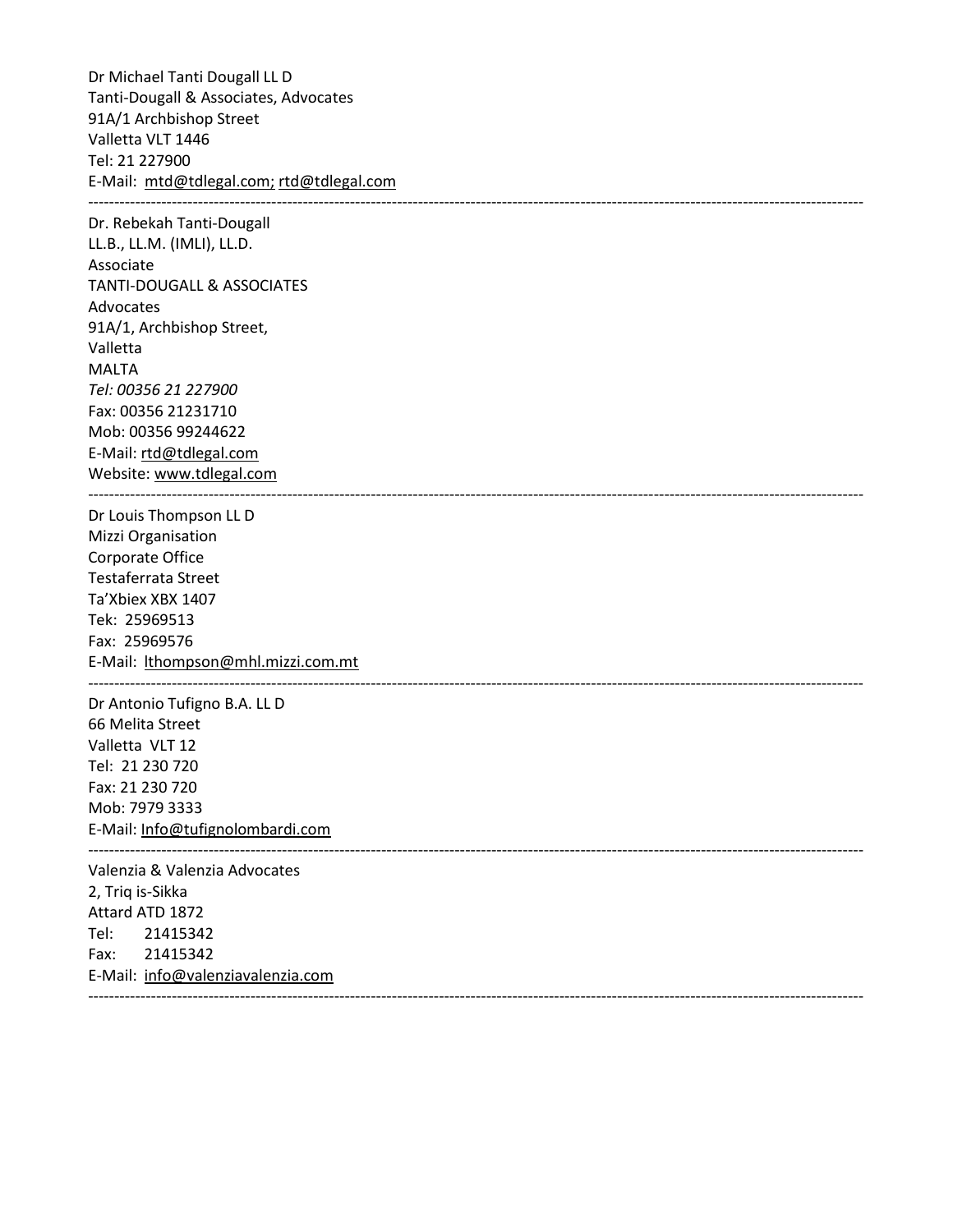Dr Nicolai Vella Falzon Partner Fenech & Fenech Advocates 198, Old Bakery Street, Valletta, VLT 1455 Tel: 21241232 Fax: 25990644 Email: [nicolai.vellafalzon@fenlex.com](mailto:Nicolai.vellafalzon@fenlex.com) ---------------------------------------------------------------------------------------------------------------------------------------------------- David Slattery Wilson Gunn, Patent & Trade Mark Attorneys Tower Business Centre 2nd Floor, Tower Street Swatar, BKR 4013 Malta Tel: +44 161 827 9400 Fax: +44 161 832 4905 E-Mail[: david.slattery@wilsongunn.com](mailto:david.slattery@wilsongunn.com) ---------------------------------------------------------------------------------------------------------------------------------------------------- Mark Goodwin, Partner Wilson Gunn, Patent & Trade Mark Attorneys Tower Business Centre 2<sup>nd</sup> Floor, Tower Street Swatar, BKR 4013 Telephone: +44 161 827 9400 Mobile: +44 7968 172181 Email[: mark.goodwin@wilsongunn.com](mailto:mark.goodwin@wilsongunn.com) Fax: +44 161 832 4905 ---------------------------------------------------------------------------------------------------------------------------------------------------- Dr Michael S. Douglas, Partner Wilson Gunn, Patent & Trade Mark Attorneys Tower Business Centre 2<sup>nd</sup> Floor, Tower Street Swatar, BKR 4013 Telephone: +44 161 827 9400 Mobile: +44 7968 172181 Email[: michael.douglas@wilsongunn.com](mailto:michael.douglas@wilsongunn.com) Fax: +44 161 832 4905 ---------------------------------------------------------------------------------------------------------------------------------------------------- Marc Lewis, Partner Wilson Gunn, Patent & Trade Mark Attorneys Tower Business Centre 2<sup>nd</sup> Floor, Tower Street Swatar, BKR 4013 Telephone: +44 161 827 9400 Mobile: +44 (0) 161 827 9400 Email[: Marc.Lewis@wilsongunn.com](mailto:Marc.Lewis@wilsongunn.com) Fax: +44 (0)161 832 4905 ----------------------------------------------------------------------------------------------------------------------------------------------------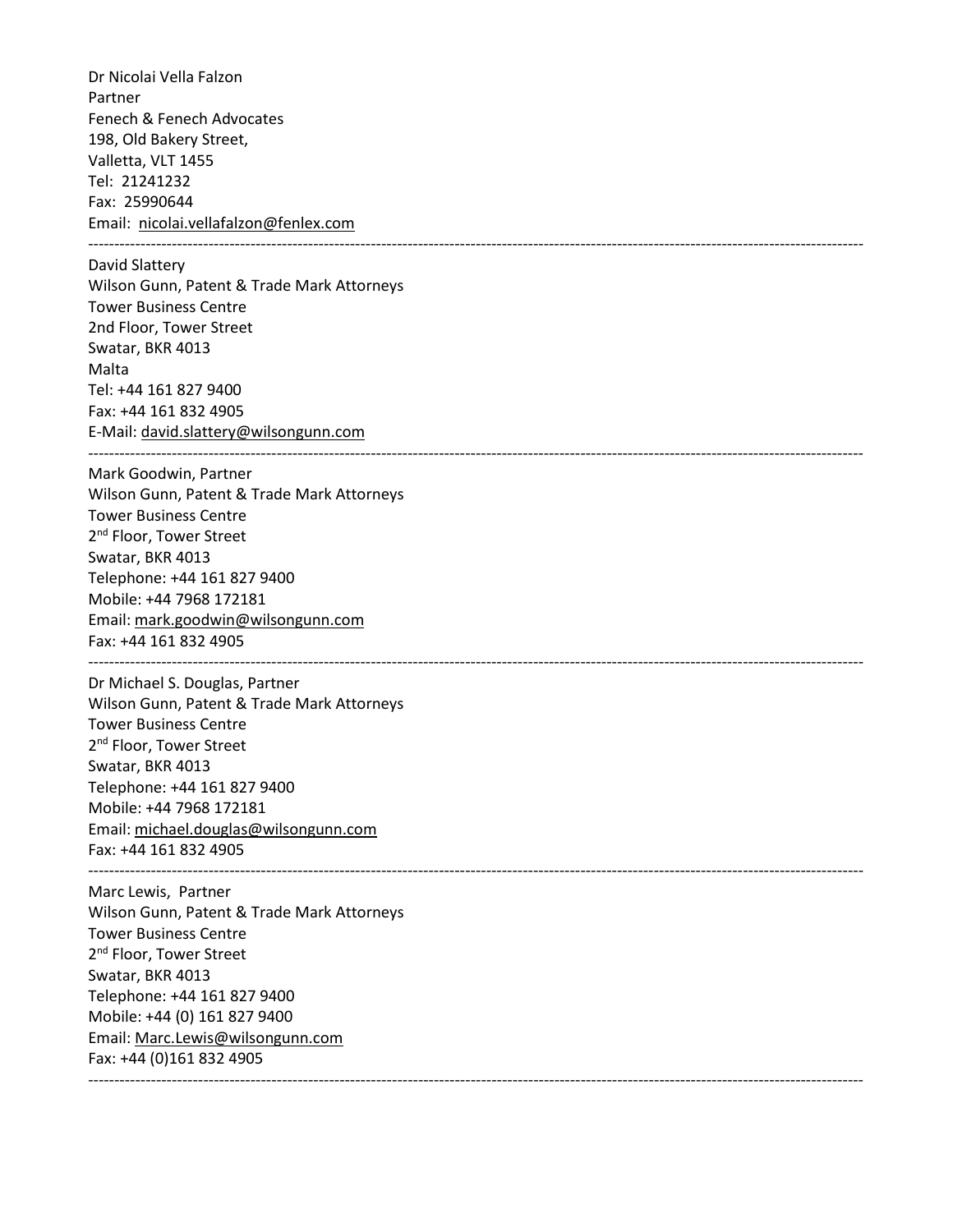Tim Rose, Partner Wilson Gunn, Patent & Trade Mark Attorneys Tower Business Centre 2<sup>nd</sup> Floor, Tower Street Swatar, BKR 4013 Telephone: +44 (0)121 236 1038 Mobile: +44 (0)121 236 1038 Email[: tim.Rose@wilsongunn.com](mailto:tim.Rose@wilsongunn.com) Fax: +44 (0)121 233 2875

----------------------------------------------------------------------------------------------------------------------------------------------------

Dr. Andrew Teasdale, Associate Wilson Gunn, Patent & Trade Mark Attorneys Tower Business Centre 2<sup>nd</sup> Floor, Tower Street Swatar, BKR 4013 Telephone: +44 (0)161 827 9400 Mobile: +44 (0)161 827 9400 Email: [andrew.teasdale@wilsongunn.com](mailto:andrew.teasdale@wilsongunn.com) Fax: +44 (0)161 832 4905

Christopher Ian Mc Donald Wilson Gunn, Patent & Trade Mark Attorney Tower Business Centre 2<sup>nd</sup> Floor, Tower Street Swatar, BKR 4013 Telephone: +44 (0)161 827 9400 Mobile: +44 (0)161 827 9400 Email[: christopher.mcdonald@wilsongunn.com](mailto:christopher.mcdonald@wilsongunn.com) Fax: +44 (0)161 832 4905 ----------------------------------------------------------------------------------------------------------------------------------------------------

Vincent Mercieca FIA; CPA; MA(Fin Serv) / Christine De Giorgio B.Comm; MA(Trans) A & M Consultancy and Services (Malta Generale) "Jireh" 45, Triq il-Bies San Gwann - SGN 1929 Tel: 2138 0997 Mobile: 9949 6763 E-Mail: [merciecavince@gmail.com](mailto:merciecavince@gmail.com) ----------------------------------------------------------------------------------------------------------------------------------------------------

----------------------------------------------------------------------------------------------------------------------------------------------------

Woods Advocates 111/1 Manoel De Vilhena Street Gzira GŻR 1016 Tel: 21319972 E-Mail[: ewoods@woodsadvocates.com](mailto:ewoods@woodsadvocates.com) Web: www.woodsadvocates.com ----------------------------------------------------------------------------------------------------------------------------------------------------